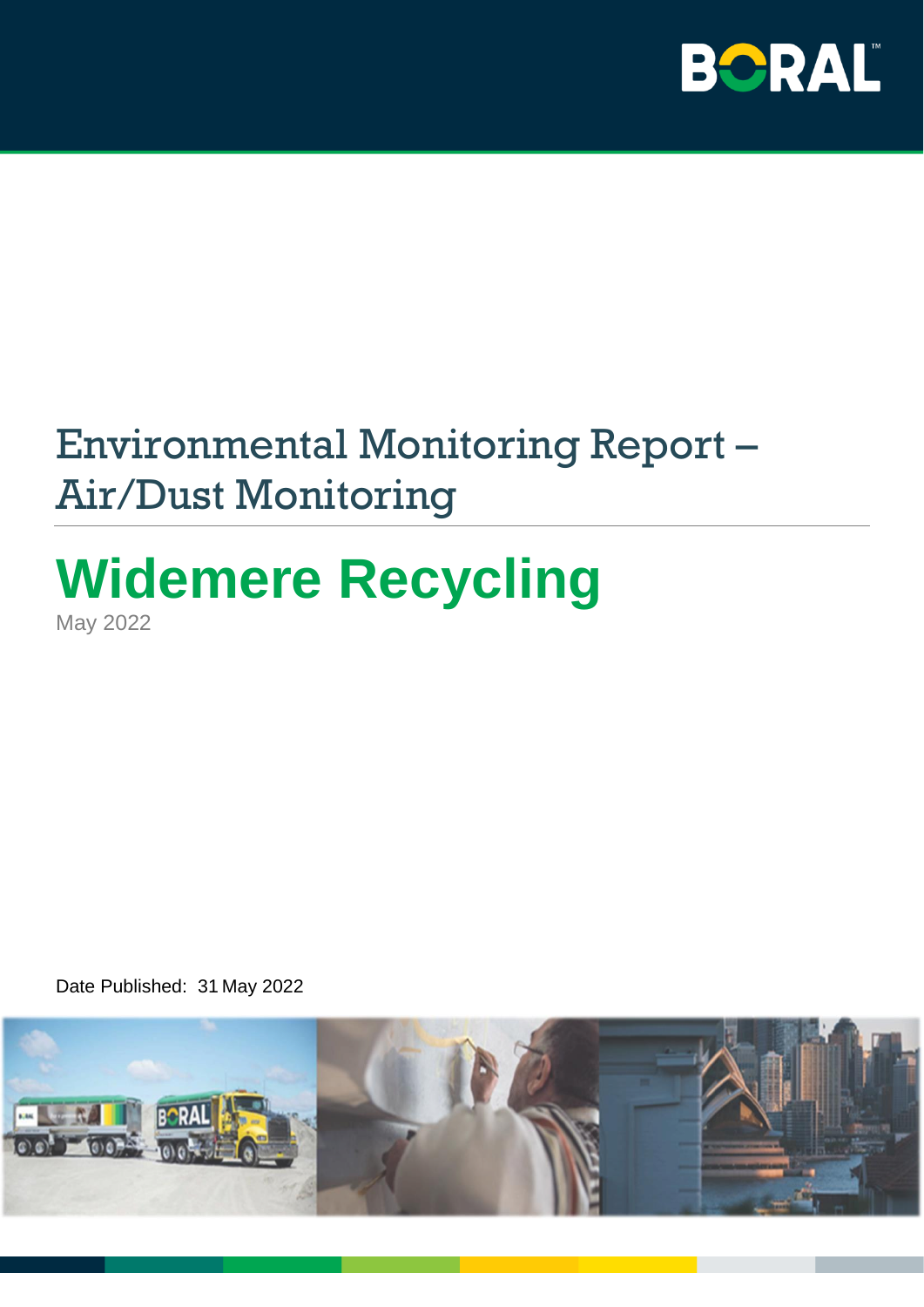This monitoring report is to satisfy the requirements of Section 66 (6) of the *Protection of the Environment and Operations Act 1997*, to make available, within 14 days of request, any monitoring data that relates to pollution under an Environment Protection Licence.

The monitoring of pollutants provided in this report is undertaken as per the requirements of Environment Protection Licence 11815 (EPL 11815 – Boral Widemere Recycling).

This report provides environmental monitoring data for Widemere Recycling for the period 1<sup>st</sup> January 2015 to 1<sup>st</sup> March 2022.

| <b>Widemere Recycling Information</b> |                                                                                                |  |  |  |
|---------------------------------------|------------------------------------------------------------------------------------------------|--|--|--|
| <b>Premise Details</b>                | Boral – Widemere Recycling                                                                     |  |  |  |
| Address                               | 38 Widemere Road, Wetherill Park NSW, 2164                                                     |  |  |  |
| Licensee                              | <b>Boral Recycling PTY LTD</b>                                                                 |  |  |  |
| EPL No                                | 11815                                                                                          |  |  |  |
| <b>EPL Location</b>                   | http://app.epa.nsw.gov.au/prpoeoapp/ViewPOEOLicence<br>.aspx?DOCID=129643&SYSUID=1&LICID=11815 |  |  |  |

Monitoring data in this report relates to the monitoring undertaken in the reporting period for the following environmental pollutants:

• Deposited Dust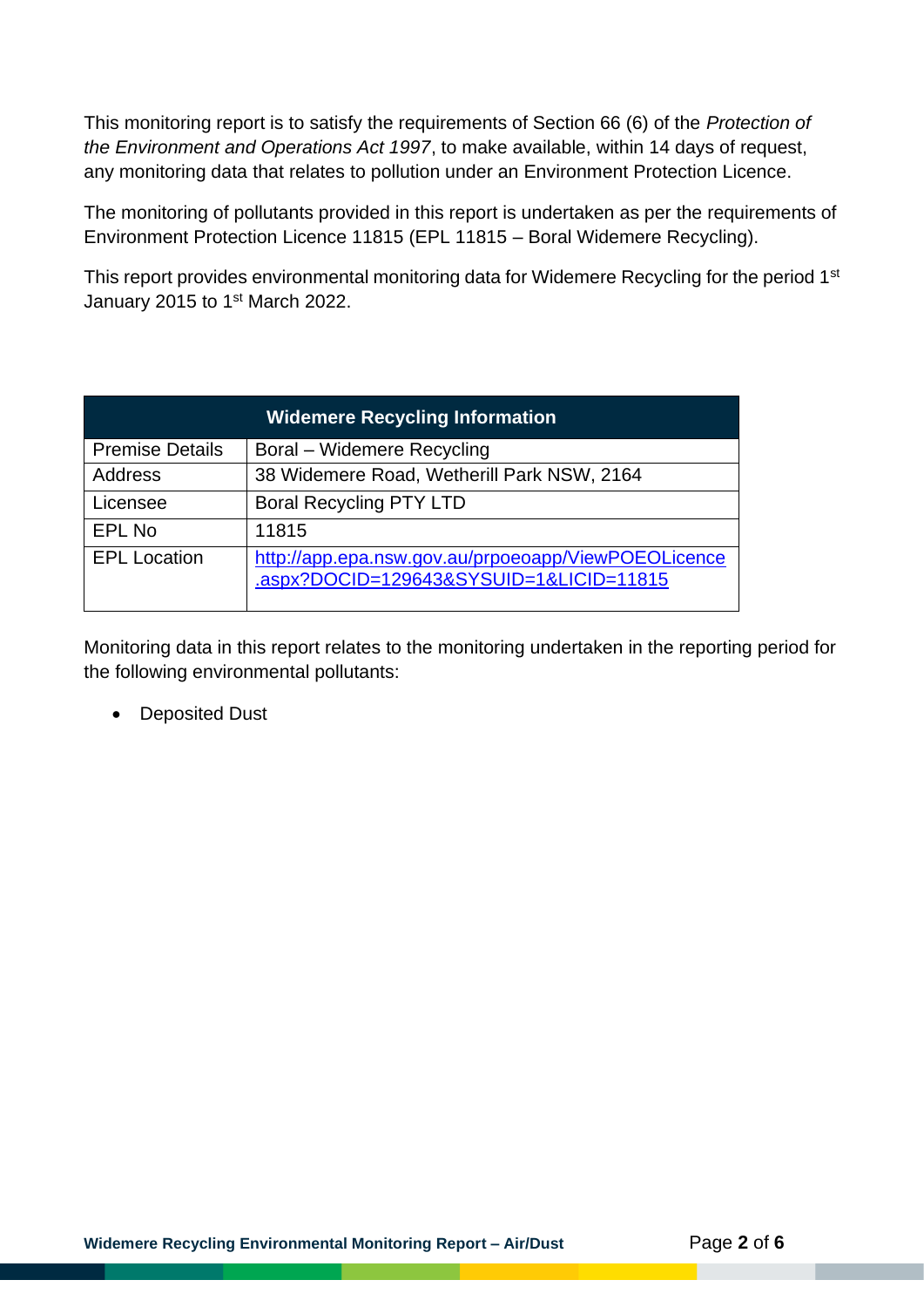## **Air Quality**

Air Quality Monitoring is conducted as per condition M2.1 of EPL 11815. The air quality results for the reporting period are tabled below.

### **Deposited Dust**

Deposited Dust (g/m<sup>2</sup>/month) results for March 2022

| Sample Period:    | March 2022                              |
|-------------------|-----------------------------------------|
| Date received:    | 1 April 2022                            |
| Licensee:         | <b>Widemere Recycling</b>               |
| Licensee Address: | 38 Widemere Rd, Wetherill Park NSW 2164 |
| EPL No:           | 11815                                   |

#### **Qualifications related to Dust**

Air Emissions Monitoring - Dust Deposition Gauge

#### **Latest Results**

| Location           | <b>Monitoring</b><br><b>Frequency</b> | <b>Pollutant</b>             | <b>Measurement</b> | <b>Unit</b>             |
|--------------------|---------------------------------------|------------------------------|--------------------|-------------------------|
| Monitoring Point 1 | Monthly                               | Ash                          | 0.54               | g/m <sup>2</sup> /month |
|                    |                                       | <b>Insoluble Solids</b>      | 2.14               | g/m <sup>2</sup> /month |
|                    |                                       | Soluble Matter               | 0.27               | g/m <sup>2</sup> /month |
|                    |                                       | <b>Total Solid Particles</b> | 2.40               | g/m <sup>2</sup> /month |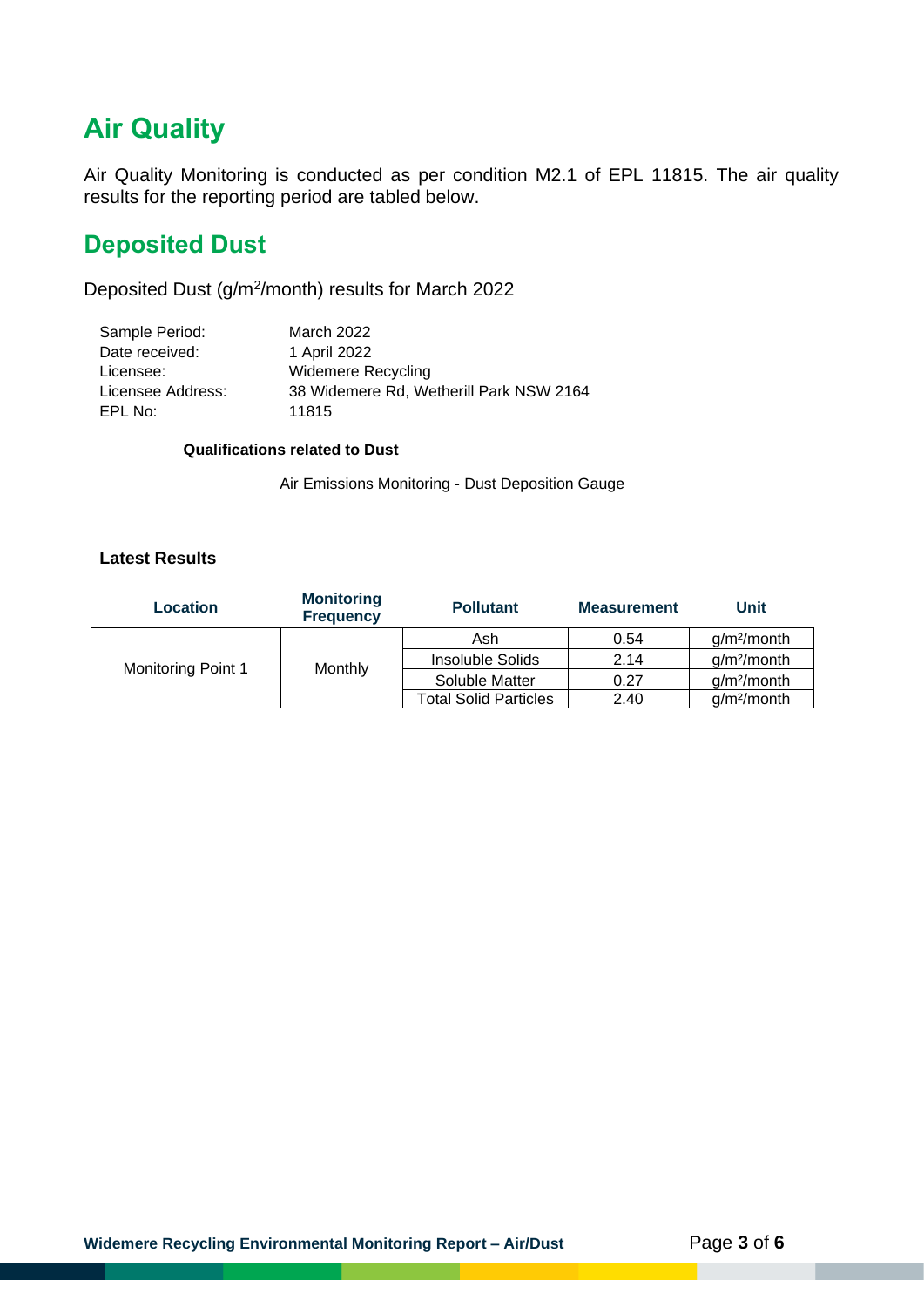| <b>SW Corner</b><br><b>Monthly Dust</b><br>Monitoring<br><b>Insoluble</b><br><b>Comments</b><br><b>Solids</b><br>Ash<br><b>Total Solids</b><br>$g/m^2/m$ th<br>$g/m^2/mth$<br>$g/m^2/m$ th<br>2.55<br>2.24<br>2.76<br>Jan-2015<br>Feb-2015<br>7.40<br>4.95<br>8.93<br>5.02<br>8.47<br>Mar-2015<br>5.58<br>2.29<br>3.18<br>Apr-2015<br>2.58<br>5.17<br>5.44<br>4.54<br>May-2015<br>Jun-2015<br>Jul-2015<br>4.22<br>3.34<br>4.73<br>8.46<br>6.76<br>9.02<br>Aug-2015<br>5.22<br>Sep-2015<br>2.75<br>5.66<br>5.11<br>3.64<br>8.57<br>Oct-2015<br>$\overline{2}.42$<br>3.61<br>4.82<br>Nov-2015<br>3.24<br>3.89<br>4.40<br>Dec-2015<br>Jan-2016<br>5.20<br>9.74<br>Feb-2016<br>7.05<br>5.59<br>5.10<br>7.89<br>Mar-2016<br>7.01<br>6.25<br>10.38<br>Apr-2016<br>9.04<br>7.70<br>10.56<br>May-2016<br>4.65<br>3.59<br>4.70<br>Jun-2016<br>Jul-2016<br>2.78<br>2.00<br>4.92<br>2.37<br>1.63<br>3.71<br>Aug-2016<br>3.06<br>Sep-2016<br>4.49<br>7.07<br>8.20<br>5.88<br>Oct-2016<br>13.11<br>6.85<br>Nov-2016<br>6.44<br>9.77<br>4.30<br>3.36<br>Dec-2016<br>6.69<br>6.69<br>9.57<br>5.16<br>Jan-2017<br>Feb-2017<br>12.78<br>16.86<br>20.81<br>Mar-2017<br>4.44<br>2.32<br>4.70<br>Apr-2017<br>4.59<br>3.70<br>8.64<br>6.56<br>May-2017<br>7.87<br>9.10<br>15.31<br>13.59<br>17.46<br>Jun-2017<br>Jul-2017<br>5.46<br>4.02<br>6.43<br>12.28<br>14.78<br>9.29<br>Aug-2017<br>Sep-2017<br>2.02<br>4.57<br>1.40<br>11.63<br>8.70<br>Oct-2017<br>17.95<br>7.05<br>5.76<br>10.39<br>Nov-2017<br>13.67<br>11.16<br>16.45<br>Dec-2017<br>6.35<br>3.29<br>2.76<br>Jan-2018<br>9.88<br>Feb-2018<br>6.69<br>5.40<br>3.35<br>Mar-2018<br>2.22<br>6.01<br>4.89<br>7.60<br>Apr-2018<br>4.97<br>4.44<br>7.10<br>May-2018<br>5.31<br>5.16<br>3.86<br>3.19<br>Jun-2018<br>3.99<br>3.24<br>6.03<br><b>Jul-2018</b><br>5.93<br>3.94<br>7.88<br>Aug-2018<br>5.67<br>2.79<br>Sep-2018<br>4.99 |  | <b>Site 2 (EPL ID#1)</b> |  |  |
|---------------------------------------------------------------------------------------------------------------------------------------------------------------------------------------------------------------------------------------------------------------------------------------------------------------------------------------------------------------------------------------------------------------------------------------------------------------------------------------------------------------------------------------------------------------------------------------------------------------------------------------------------------------------------------------------------------------------------------------------------------------------------------------------------------------------------------------------------------------------------------------------------------------------------------------------------------------------------------------------------------------------------------------------------------------------------------------------------------------------------------------------------------------------------------------------------------------------------------------------------------------------------------------------------------------------------------------------------------------------------------------------------------------------------------------------------------------------------------------------------------------------------------------------------------------------------------------------------------------------------------------------------------------------------------------------------------------------------------------------------------------------------------------------------------------------------------------------------------------------|--|--------------------------|--|--|
|                                                                                                                                                                                                                                                                                                                                                                                                                                                                                                                                                                                                                                                                                                                                                                                                                                                                                                                                                                                                                                                                                                                                                                                                                                                                                                                                                                                                                                                                                                                                                                                                                                                                                                                                                                                                                                                                     |  |                          |  |  |
|                                                                                                                                                                                                                                                                                                                                                                                                                                                                                                                                                                                                                                                                                                                                                                                                                                                                                                                                                                                                                                                                                                                                                                                                                                                                                                                                                                                                                                                                                                                                                                                                                                                                                                                                                                                                                                                                     |  |                          |  |  |
|                                                                                                                                                                                                                                                                                                                                                                                                                                                                                                                                                                                                                                                                                                                                                                                                                                                                                                                                                                                                                                                                                                                                                                                                                                                                                                                                                                                                                                                                                                                                                                                                                                                                                                                                                                                                                                                                     |  |                          |  |  |
|                                                                                                                                                                                                                                                                                                                                                                                                                                                                                                                                                                                                                                                                                                                                                                                                                                                                                                                                                                                                                                                                                                                                                                                                                                                                                                                                                                                                                                                                                                                                                                                                                                                                                                                                                                                                                                                                     |  |                          |  |  |
|                                                                                                                                                                                                                                                                                                                                                                                                                                                                                                                                                                                                                                                                                                                                                                                                                                                                                                                                                                                                                                                                                                                                                                                                                                                                                                                                                                                                                                                                                                                                                                                                                                                                                                                                                                                                                                                                     |  |                          |  |  |
|                                                                                                                                                                                                                                                                                                                                                                                                                                                                                                                                                                                                                                                                                                                                                                                                                                                                                                                                                                                                                                                                                                                                                                                                                                                                                                                                                                                                                                                                                                                                                                                                                                                                                                                                                                                                                                                                     |  |                          |  |  |
|                                                                                                                                                                                                                                                                                                                                                                                                                                                                                                                                                                                                                                                                                                                                                                                                                                                                                                                                                                                                                                                                                                                                                                                                                                                                                                                                                                                                                                                                                                                                                                                                                                                                                                                                                                                                                                                                     |  |                          |  |  |
|                                                                                                                                                                                                                                                                                                                                                                                                                                                                                                                                                                                                                                                                                                                                                                                                                                                                                                                                                                                                                                                                                                                                                                                                                                                                                                                                                                                                                                                                                                                                                                                                                                                                                                                                                                                                                                                                     |  |                          |  |  |
|                                                                                                                                                                                                                                                                                                                                                                                                                                                                                                                                                                                                                                                                                                                                                                                                                                                                                                                                                                                                                                                                                                                                                                                                                                                                                                                                                                                                                                                                                                                                                                                                                                                                                                                                                                                                                                                                     |  |                          |  |  |
|                                                                                                                                                                                                                                                                                                                                                                                                                                                                                                                                                                                                                                                                                                                                                                                                                                                                                                                                                                                                                                                                                                                                                                                                                                                                                                                                                                                                                                                                                                                                                                                                                                                                                                                                                                                                                                                                     |  |                          |  |  |
|                                                                                                                                                                                                                                                                                                                                                                                                                                                                                                                                                                                                                                                                                                                                                                                                                                                                                                                                                                                                                                                                                                                                                                                                                                                                                                                                                                                                                                                                                                                                                                                                                                                                                                                                                                                                                                                                     |  |                          |  |  |
|                                                                                                                                                                                                                                                                                                                                                                                                                                                                                                                                                                                                                                                                                                                                                                                                                                                                                                                                                                                                                                                                                                                                                                                                                                                                                                                                                                                                                                                                                                                                                                                                                                                                                                                                                                                                                                                                     |  |                          |  |  |
|                                                                                                                                                                                                                                                                                                                                                                                                                                                                                                                                                                                                                                                                                                                                                                                                                                                                                                                                                                                                                                                                                                                                                                                                                                                                                                                                                                                                                                                                                                                                                                                                                                                                                                                                                                                                                                                                     |  |                          |  |  |
|                                                                                                                                                                                                                                                                                                                                                                                                                                                                                                                                                                                                                                                                                                                                                                                                                                                                                                                                                                                                                                                                                                                                                                                                                                                                                                                                                                                                                                                                                                                                                                                                                                                                                                                                                                                                                                                                     |  |                          |  |  |
|                                                                                                                                                                                                                                                                                                                                                                                                                                                                                                                                                                                                                                                                                                                                                                                                                                                                                                                                                                                                                                                                                                                                                                                                                                                                                                                                                                                                                                                                                                                                                                                                                                                                                                                                                                                                                                                                     |  |                          |  |  |
|                                                                                                                                                                                                                                                                                                                                                                                                                                                                                                                                                                                                                                                                                                                                                                                                                                                                                                                                                                                                                                                                                                                                                                                                                                                                                                                                                                                                                                                                                                                                                                                                                                                                                                                                                                                                                                                                     |  |                          |  |  |
|                                                                                                                                                                                                                                                                                                                                                                                                                                                                                                                                                                                                                                                                                                                                                                                                                                                                                                                                                                                                                                                                                                                                                                                                                                                                                                                                                                                                                                                                                                                                                                                                                                                                                                                                                                                                                                                                     |  |                          |  |  |
|                                                                                                                                                                                                                                                                                                                                                                                                                                                                                                                                                                                                                                                                                                                                                                                                                                                                                                                                                                                                                                                                                                                                                                                                                                                                                                                                                                                                                                                                                                                                                                                                                                                                                                                                                                                                                                                                     |  |                          |  |  |
|                                                                                                                                                                                                                                                                                                                                                                                                                                                                                                                                                                                                                                                                                                                                                                                                                                                                                                                                                                                                                                                                                                                                                                                                                                                                                                                                                                                                                                                                                                                                                                                                                                                                                                                                                                                                                                                                     |  |                          |  |  |
|                                                                                                                                                                                                                                                                                                                                                                                                                                                                                                                                                                                                                                                                                                                                                                                                                                                                                                                                                                                                                                                                                                                                                                                                                                                                                                                                                                                                                                                                                                                                                                                                                                                                                                                                                                                                                                                                     |  |                          |  |  |
|                                                                                                                                                                                                                                                                                                                                                                                                                                                                                                                                                                                                                                                                                                                                                                                                                                                                                                                                                                                                                                                                                                                                                                                                                                                                                                                                                                                                                                                                                                                                                                                                                                                                                                                                                                                                                                                                     |  |                          |  |  |
|                                                                                                                                                                                                                                                                                                                                                                                                                                                                                                                                                                                                                                                                                                                                                                                                                                                                                                                                                                                                                                                                                                                                                                                                                                                                                                                                                                                                                                                                                                                                                                                                                                                                                                                                                                                                                                                                     |  |                          |  |  |
|                                                                                                                                                                                                                                                                                                                                                                                                                                                                                                                                                                                                                                                                                                                                                                                                                                                                                                                                                                                                                                                                                                                                                                                                                                                                                                                                                                                                                                                                                                                                                                                                                                                                                                                                                                                                                                                                     |  |                          |  |  |
|                                                                                                                                                                                                                                                                                                                                                                                                                                                                                                                                                                                                                                                                                                                                                                                                                                                                                                                                                                                                                                                                                                                                                                                                                                                                                                                                                                                                                                                                                                                                                                                                                                                                                                                                                                                                                                                                     |  |                          |  |  |
|                                                                                                                                                                                                                                                                                                                                                                                                                                                                                                                                                                                                                                                                                                                                                                                                                                                                                                                                                                                                                                                                                                                                                                                                                                                                                                                                                                                                                                                                                                                                                                                                                                                                                                                                                                                                                                                                     |  |                          |  |  |
|                                                                                                                                                                                                                                                                                                                                                                                                                                                                                                                                                                                                                                                                                                                                                                                                                                                                                                                                                                                                                                                                                                                                                                                                                                                                                                                                                                                                                                                                                                                                                                                                                                                                                                                                                                                                                                                                     |  |                          |  |  |
|                                                                                                                                                                                                                                                                                                                                                                                                                                                                                                                                                                                                                                                                                                                                                                                                                                                                                                                                                                                                                                                                                                                                                                                                                                                                                                                                                                                                                                                                                                                                                                                                                                                                                                                                                                                                                                                                     |  |                          |  |  |
|                                                                                                                                                                                                                                                                                                                                                                                                                                                                                                                                                                                                                                                                                                                                                                                                                                                                                                                                                                                                                                                                                                                                                                                                                                                                                                                                                                                                                                                                                                                                                                                                                                                                                                                                                                                                                                                                     |  |                          |  |  |
|                                                                                                                                                                                                                                                                                                                                                                                                                                                                                                                                                                                                                                                                                                                                                                                                                                                                                                                                                                                                                                                                                                                                                                                                                                                                                                                                                                                                                                                                                                                                                                                                                                                                                                                                                                                                                                                                     |  |                          |  |  |
|                                                                                                                                                                                                                                                                                                                                                                                                                                                                                                                                                                                                                                                                                                                                                                                                                                                                                                                                                                                                                                                                                                                                                                                                                                                                                                                                                                                                                                                                                                                                                                                                                                                                                                                                                                                                                                                                     |  |                          |  |  |
|                                                                                                                                                                                                                                                                                                                                                                                                                                                                                                                                                                                                                                                                                                                                                                                                                                                                                                                                                                                                                                                                                                                                                                                                                                                                                                                                                                                                                                                                                                                                                                                                                                                                                                                                                                                                                                                                     |  |                          |  |  |
|                                                                                                                                                                                                                                                                                                                                                                                                                                                                                                                                                                                                                                                                                                                                                                                                                                                                                                                                                                                                                                                                                                                                                                                                                                                                                                                                                                                                                                                                                                                                                                                                                                                                                                                                                                                                                                                                     |  |                          |  |  |
|                                                                                                                                                                                                                                                                                                                                                                                                                                                                                                                                                                                                                                                                                                                                                                                                                                                                                                                                                                                                                                                                                                                                                                                                                                                                                                                                                                                                                                                                                                                                                                                                                                                                                                                                                                                                                                                                     |  |                          |  |  |
|                                                                                                                                                                                                                                                                                                                                                                                                                                                                                                                                                                                                                                                                                                                                                                                                                                                                                                                                                                                                                                                                                                                                                                                                                                                                                                                                                                                                                                                                                                                                                                                                                                                                                                                                                                                                                                                                     |  |                          |  |  |
|                                                                                                                                                                                                                                                                                                                                                                                                                                                                                                                                                                                                                                                                                                                                                                                                                                                                                                                                                                                                                                                                                                                                                                                                                                                                                                                                                                                                                                                                                                                                                                                                                                                                                                                                                                                                                                                                     |  |                          |  |  |
|                                                                                                                                                                                                                                                                                                                                                                                                                                                                                                                                                                                                                                                                                                                                                                                                                                                                                                                                                                                                                                                                                                                                                                                                                                                                                                                                                                                                                                                                                                                                                                                                                                                                                                                                                                                                                                                                     |  |                          |  |  |
|                                                                                                                                                                                                                                                                                                                                                                                                                                                                                                                                                                                                                                                                                                                                                                                                                                                                                                                                                                                                                                                                                                                                                                                                                                                                                                                                                                                                                                                                                                                                                                                                                                                                                                                                                                                                                                                                     |  |                          |  |  |
|                                                                                                                                                                                                                                                                                                                                                                                                                                                                                                                                                                                                                                                                                                                                                                                                                                                                                                                                                                                                                                                                                                                                                                                                                                                                                                                                                                                                                                                                                                                                                                                                                                                                                                                                                                                                                                                                     |  |                          |  |  |
|                                                                                                                                                                                                                                                                                                                                                                                                                                                                                                                                                                                                                                                                                                                                                                                                                                                                                                                                                                                                                                                                                                                                                                                                                                                                                                                                                                                                                                                                                                                                                                                                                                                                                                                                                                                                                                                                     |  |                          |  |  |
|                                                                                                                                                                                                                                                                                                                                                                                                                                                                                                                                                                                                                                                                                                                                                                                                                                                                                                                                                                                                                                                                                                                                                                                                                                                                                                                                                                                                                                                                                                                                                                                                                                                                                                                                                                                                                                                                     |  |                          |  |  |
|                                                                                                                                                                                                                                                                                                                                                                                                                                                                                                                                                                                                                                                                                                                                                                                                                                                                                                                                                                                                                                                                                                                                                                                                                                                                                                                                                                                                                                                                                                                                                                                                                                                                                                                                                                                                                                                                     |  |                          |  |  |
|                                                                                                                                                                                                                                                                                                                                                                                                                                                                                                                                                                                                                                                                                                                                                                                                                                                                                                                                                                                                                                                                                                                                                                                                                                                                                                                                                                                                                                                                                                                                                                                                                                                                                                                                                                                                                                                                     |  |                          |  |  |
|                                                                                                                                                                                                                                                                                                                                                                                                                                                                                                                                                                                                                                                                                                                                                                                                                                                                                                                                                                                                                                                                                                                                                                                                                                                                                                                                                                                                                                                                                                                                                                                                                                                                                                                                                                                                                                                                     |  |                          |  |  |
|                                                                                                                                                                                                                                                                                                                                                                                                                                                                                                                                                                                                                                                                                                                                                                                                                                                                                                                                                                                                                                                                                                                                                                                                                                                                                                                                                                                                                                                                                                                                                                                                                                                                                                                                                                                                                                                                     |  |                          |  |  |
|                                                                                                                                                                                                                                                                                                                                                                                                                                                                                                                                                                                                                                                                                                                                                                                                                                                                                                                                                                                                                                                                                                                                                                                                                                                                                                                                                                                                                                                                                                                                                                                                                                                                                                                                                                                                                                                                     |  |                          |  |  |
|                                                                                                                                                                                                                                                                                                                                                                                                                                                                                                                                                                                                                                                                                                                                                                                                                                                                                                                                                                                                                                                                                                                                                                                                                                                                                                                                                                                                                                                                                                                                                                                                                                                                                                                                                                                                                                                                     |  |                          |  |  |
|                                                                                                                                                                                                                                                                                                                                                                                                                                                                                                                                                                                                                                                                                                                                                                                                                                                                                                                                                                                                                                                                                                                                                                                                                                                                                                                                                                                                                                                                                                                                                                                                                                                                                                                                                                                                                                                                     |  |                          |  |  |
|                                                                                                                                                                                                                                                                                                                                                                                                                                                                                                                                                                                                                                                                                                                                                                                                                                                                                                                                                                                                                                                                                                                                                                                                                                                                                                                                                                                                                                                                                                                                                                                                                                                                                                                                                                                                                                                                     |  |                          |  |  |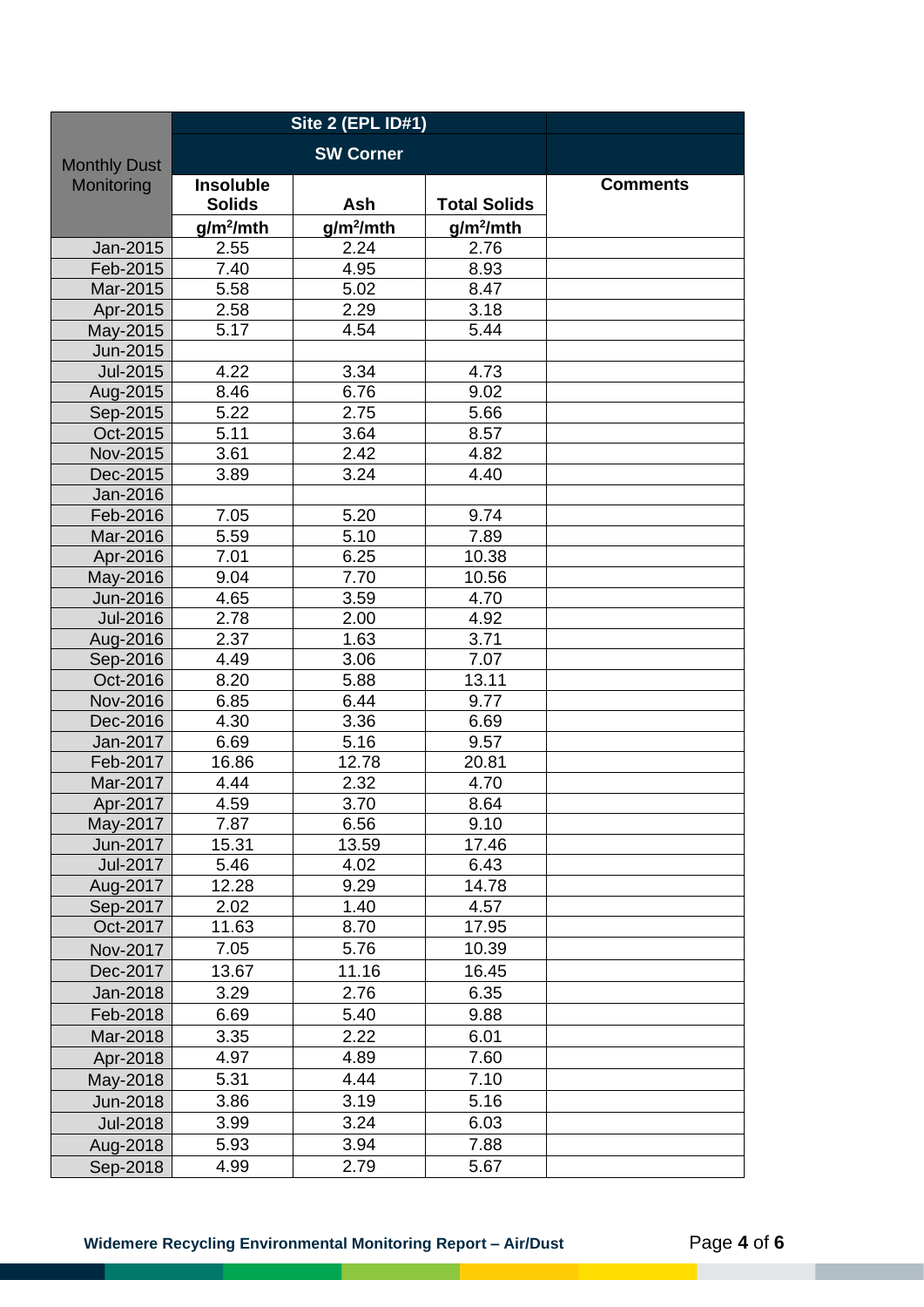| <b>Monthly</b>       |                  |             |                     |                                         |
|----------------------|------------------|-------------|---------------------|-----------------------------------------|
| <b>Dust</b>          | <b>Insoluble</b> |             |                     |                                         |
| <b>Monitoring</b>    | <b>Solids</b>    | Ash<br>2.62 | <b>Total Solids</b> | <b>Comments</b>                         |
| Oct-2018             | 3.16<br>9.41     | 6.73        | 4.36<br>12.37       |                                         |
| Nov-2018             | 4.76             | 3.67        | 5.76                | Results cover two months                |
| Dec-2018<br>Jan-2019 | 4.76             | 3.67        | 5.76                | of dust deposition                      |
| Feb-2019             | 10.54            | 8.12        | 10.20               |                                         |
|                      | 6.34             | 4.53        | 8.24                |                                         |
| Mar-2019             | 1.13             | 1.08        | 3.36                |                                         |
| Apr-2019<br>May-2019 | 4.62             | 3.76        | 5.09                |                                         |
|                      | 2.34             | 1.91        | 2.78                |                                         |
| Jun-2019<br>Jul-2019 | 2.69             | 1.90        | 4.09                |                                         |
|                      | 6                | 3.51        | 7.11                |                                         |
| Aug-2019             | 7.65             | 5.92        | 18.43               |                                         |
| Sep-2019<br>Oct-2019 | 2.64             | 2.25        | 4.31                |                                         |
| Nov-2019             | 3.71             | 3.25        | 5.11                |                                         |
|                      | 7.45             | 6.32        | 9.18                |                                         |
| Dec-2019<br>Jan-2020 | 5.18             | 4.24        | 6.76                |                                         |
| Feb-2020             | 9.33             | 6.75        | 10.76               |                                         |
|                      | 5.34             | 3.90        | 6.47                |                                         |
| Mar-2020             | 3.93             | 3.66        | 4.88                |                                         |
| Apr-2020             | 1.86             | 1.75        | 2.9                 |                                         |
| May-2020<br>Jun-2020 | 1.12             | 0.98        | 1.74                |                                         |
| <b>Jul-2020</b>      | 3.19             | 2.12        | 3.49                |                                         |
|                      | 1.69             | 1.33        | 2.78                |                                         |
| Aug-2020             | 5.43             | 2.74        | 6.33                |                                         |
| Sep-2020<br>Oct-2020 | 3.18             | 2.14        | 4.04                |                                         |
| Nov-2020             | 2.55             | 2.39        | 3.35                |                                         |
| Dec-2020             | 3.00             | 2.385       | 3.945               | Results cover two months                |
| Jan-2021             | 3.00             | 2.385       | 3.945               | of dust deposition                      |
| Feb-2021             | 4.18             | 3.76        | 5.92                |                                         |
| Mar-2021             | 4.12             | 3.62        | 7.39                |                                         |
|                      |                  |             | 2.76                |                                         |
| Apr-2021             | 2.09             | 1.56        |                     |                                         |
| May-2021             | 4.68             | 3.09        | 5.04                | Delay in receiving                      |
| Jun-2021             | 4.68             | 1.58        | 2.24                | samples from laboratory<br>due to COVID |
| Jul-2021             | 0.41             | 0.35        | 1.08                |                                         |
| Aug-2021             | 1.31             | 1.08        | 2.42                |                                         |
| Sep-2021             | 4.87             | 3.02        | 5.15                |                                         |
| Oct-2021             | 2.80             | 2.36        | 3.12                |                                         |
| Nov-2021             | 7.15             | 6.57        | 7.44                |                                         |
| Dec-2021             | 8.21             | 7.64        | 10.19               |                                         |
| Jan-2022             | 1.39             | 1.19        | 1.85                |                                         |
| Feb-2022             | 6.48             | 4.34        | 6.61                |                                         |
| Mar-2022             | 2.14             | 0.54        | 2.40                |                                         |